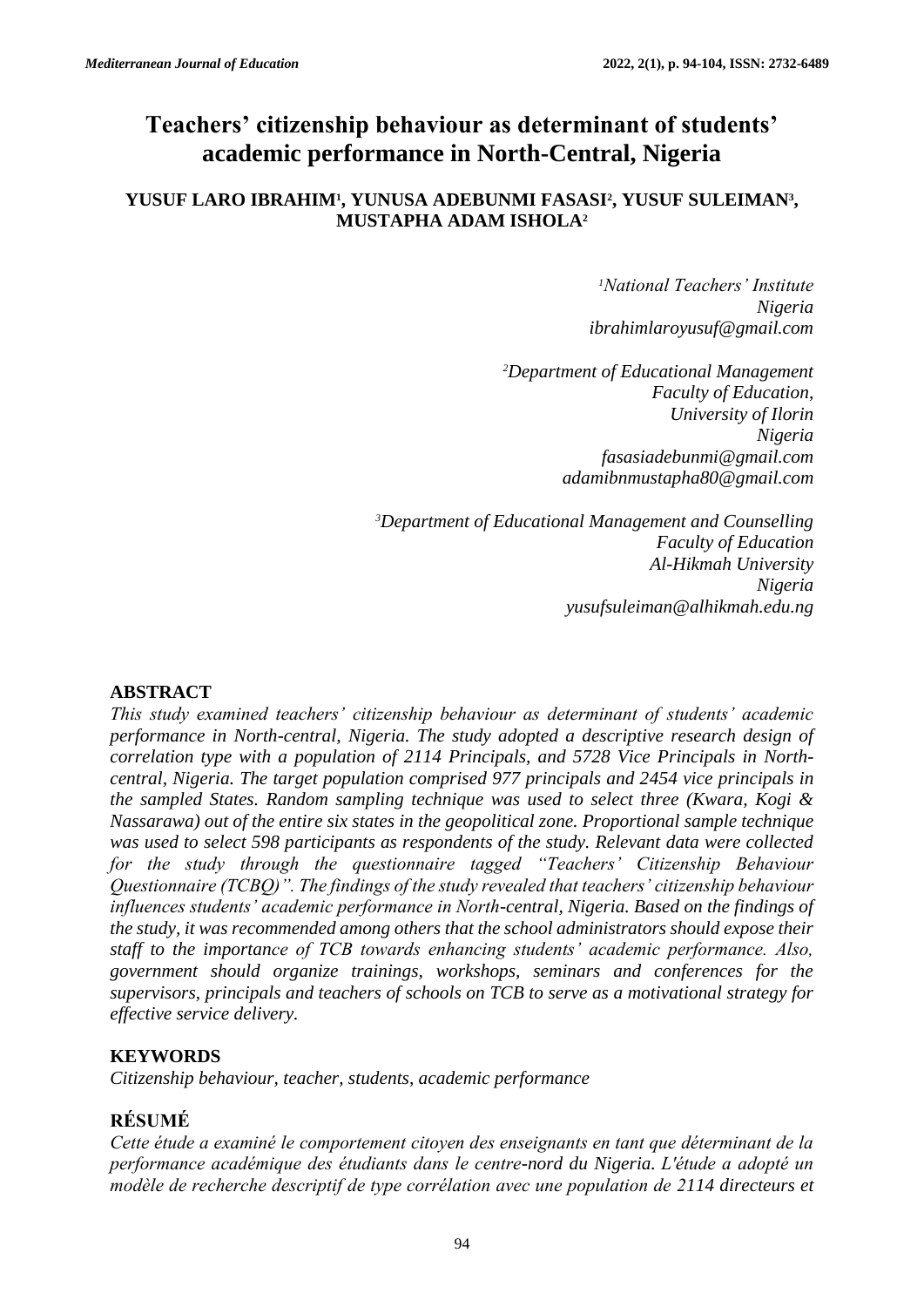*5728 vice-directeurs dans le centre-nord du Nigeria. La population cible comprenait 977 directeurs d'école et 2 454 directeurs adjoints dans les États échantillonnés. La technique d'échantillonnage aléatoire a été utilisée pour sélectionner trois (Kwara, Kogi et Nassarawa) des six États de la zone géopolitique. La technique de l'échantillon proportionnel a été utilisée pour sélectionner 598 participants comme répondants de l'étude. Les données pertinentes ont été collectées pour l'étude par le biais du questionnaire intitulé "Teachers' Citizenship Behaviour Questionnaire (TCBQ)". Les résultats de l'étude ont révélé que le comportement citoyen des enseignants influence les performances académiques des élèves dans le centre-nord du Nigeria. Sur la base des résultats de l'étude, il a été recommandé, entre autres, que les administrateurs des écoles sensibilisent leur personnel à l'importance de la RCT pour améliorer les résultats scolaires des élèves. Le gouvernement devrait également organiser des formations, des ateliers, des séminaires et des conférences pour les superviseurs, les directeurs et les enseignants des écoles sur le TCB afin de servir de stratégie de motivation pour une prestation de services efficace.*

#### **MOTS-CLÉS**

*Comportement citoyen, enseignant, élèves, performances scolaires*

## **INTRODUCTION**

The significance of education to human being cannot be overemphasized as it remains a vital instrument for sustainable development of any nation. Education is being given special attention because it transmits the social, cultural, political and economic fabric of the society (Burns & Carpenter, 2018; Campbell Pickford & Joy, 2016; Qadach, Schechter & Da'as, 2020). Irrespective of the natural endowment a nation is endowed with without the requisite educational capacity, the skills necessary to harness them would be lacking and therefore, the structure or system of such a society is bound to have defects because education is the determinant of technological, political and socio-economic growth and development of the nation and globe at large (Dipaola, Tarter, & Hoy, 2017; Fasasi, 2011; Hoy & Miskel, 2015).

Teacher's behaviour is accompanied with feeling of hope, generosity, respect, and joy becomes effective in adapting and improving the conduct of aberrant students who have had previous bad records (Borgas, 2020; Wallace, 2014). Conversely, teacher's negative conduct such as: referring the rude and undisciplined students to school principal, sending them out of class and overlooking students' serious difficulties had an undesired effect on the students' performance and could be a source of their failure (Anfajaya & Rahayu, 2020; Teeples, 2020). Arguably, when specific aspects of student-teacher relationship and interaction are respected, teachers have an adjustable conduct and avoid rigid and inflexible methods which make the students accept them as a friend and companion. Additionally, interactive communication of values between teacher and students indicates teacher demonstrating citizenship behaviour (Crowley, 2013). This relates to behaviour such as punctuality, helping other teachers, volunteering for things that are not required, making innovative suggestions to improve the institution, not complaining about trivial matters, responding promptly to correspondence and not wasting time. This kind of behaviour supports task performance and improves a social and psychological work environment that will eventually aid students' performance (Donglong et al., 2020; Oplatka, 2019).

However, recent researches have shown that there are modern ways through which secondary education can achieve effectiveness and improve students' academic achievement (Alizadeh et al., 2012; Dipaola et al., 2017; Gnanarajan, Kengatharan, & Velnampy, 2020; Podsakoff & Mackenzie, 1994). Therefore, the construct that has been identified is teachers'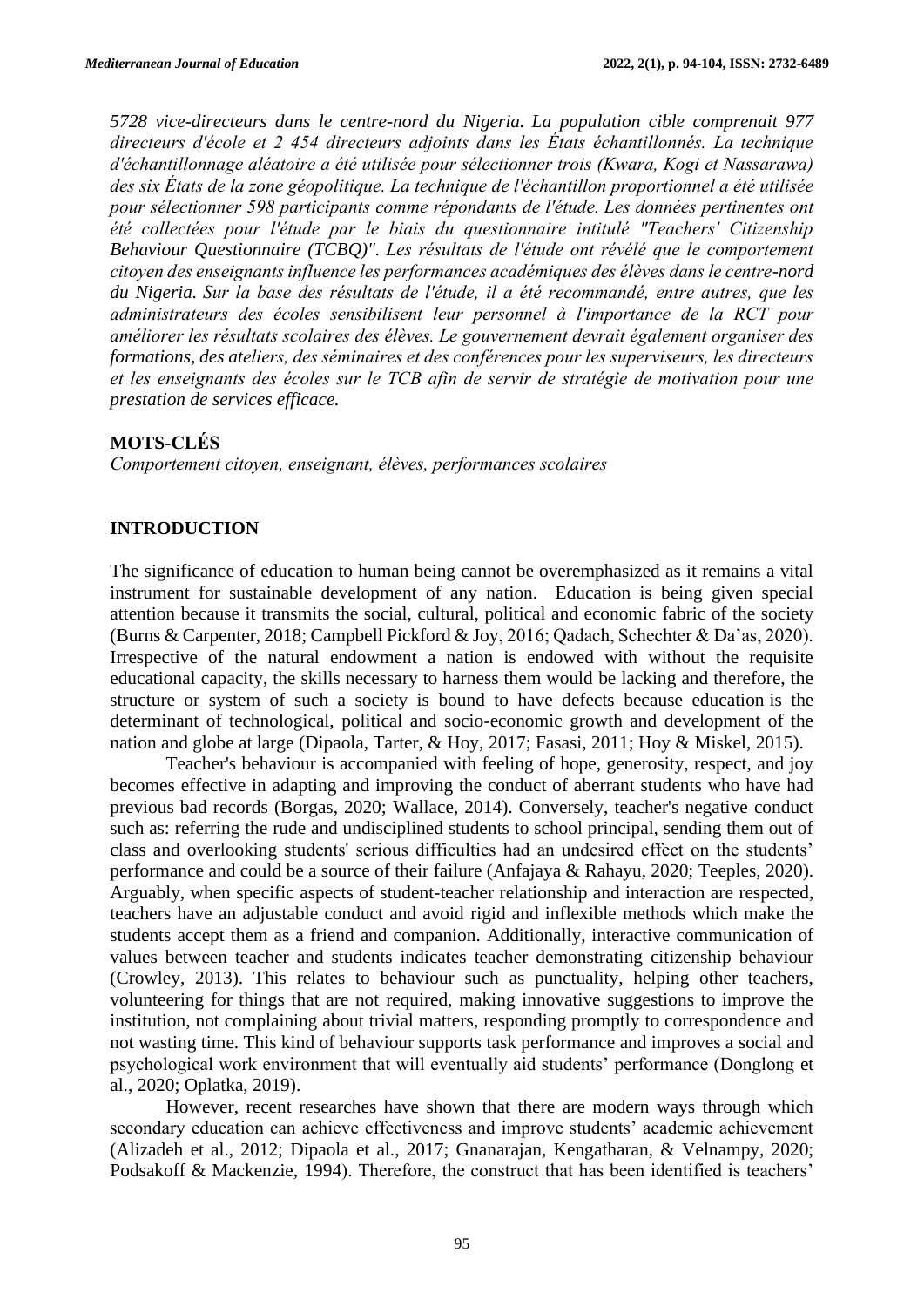behaviour. It is against this background that the current study intends to examine teachers' citizenship behaviour as determinant of students' academic performance in North-central, Nigeria.

#### **LITERATURE REVIEW**

Researchers (e.g. Alizadeh et al., 2012; Borman, 2014; Burns & Carpenter, 2018; Khalid & Ali, 2005; Podsakoff & Mackenzie, 1994) have observed that OCB can be conceptualized into five dimensions (altruism, civic virtue, conscientiousness, courtesy, and sportsmanship). Five dimensions of organizational citizenship behaviour were developed by Organ (1997) in his initial thoughts on organizational citizenship behaviour when a coworker exhibited altruism by assisting him with the operation of an unfamiliar piece of machinery equipment. This single act of altruism inspired Organ to explore the concept of organizational citizenship later in his academic career and, consequently, Organ's efforts have served to encourage further research on the subject throughout the world, and in other disciplines, such as education. Interestingly enough, political participation is very much a part of organizational dynamics. Volunteering to serve on a school improvement team, attending parent-teacher association meetings, and contributing to the dialogue of departmental meetings are some of the many ways that teachers may exhibit civic virtue (Djaelani, Sanusi, & Trianmanto, 2020).

There is little consensus among scholars in terms of the dimensions of organizational citizenship behaviour. Earlier research by Smith, Organ and Near (1983) proposed only two dimensions of organizational citizenship behavior (e.g. altruism and compliance). Another effort by Williams and Anderson (1991) recognized helping individuals and helping the organization as the two primary dimensions of organizational citizenship. Tschannen-Moran, Parish and Dipaola (2006) opined that organizational citizenship behaviour when applied to schools is a one-dimensional construct. Tschannen-Moran et al. (2006) argued that the definition and measurement of behavioural dimensions are critical to understanding organizational citizenship behaviour in schools. Multiple dimensions of organizational citizenship behaviour have the potential to confuse our understanding of the subject when applied to schools. While Williams and Anderson (1991) noted that organizational citizenship has two dimensions: individual benefit and organization benefit, even though Tschannen-Moran et al. (2006) do not separate the constructs. Both scholars contend that organizational citizenship behavior is a one-dimensional construct when applied to elementary and secondary education. That is to say, a benefit to the individual is a benefit to the organization and viceversa.

Bawuah (2016) suggests five specific categories of discretionary behaviour and explains how each helps to improve efficiency in the school organization towards improving secondary school students' performance. Benevolence is voluntary behaviour that includes helping new colleagues and liberally giving time to others concerning school task or a problem. It refers to taking time out of one's own schedule to give assistance to someone who needs it. According to Dipaola and Hoy (2005), altruism is typically directed toward other individuals, but contributes to group efficiency by enhancing individuals' performance. In school, altruism among teachers may come in the form of helping a fellow teacher run a software application, form a lesson notes to aid his colleagues' performance, encouraging students to ensure studying for a test, or completing a homework assignment. Patriotism is a genuine dedication to an organization, as well as respect for the rules of the organization beyond the organization's requirements. A conscientious person voluntarily takes on extra responsibilities, is punctual, places importance on detail and quality of tasks, and generally goes beyond the normal call of duty. It was argued by Yilmaz and Tasdan (2019) that conscientiousness was a construct that is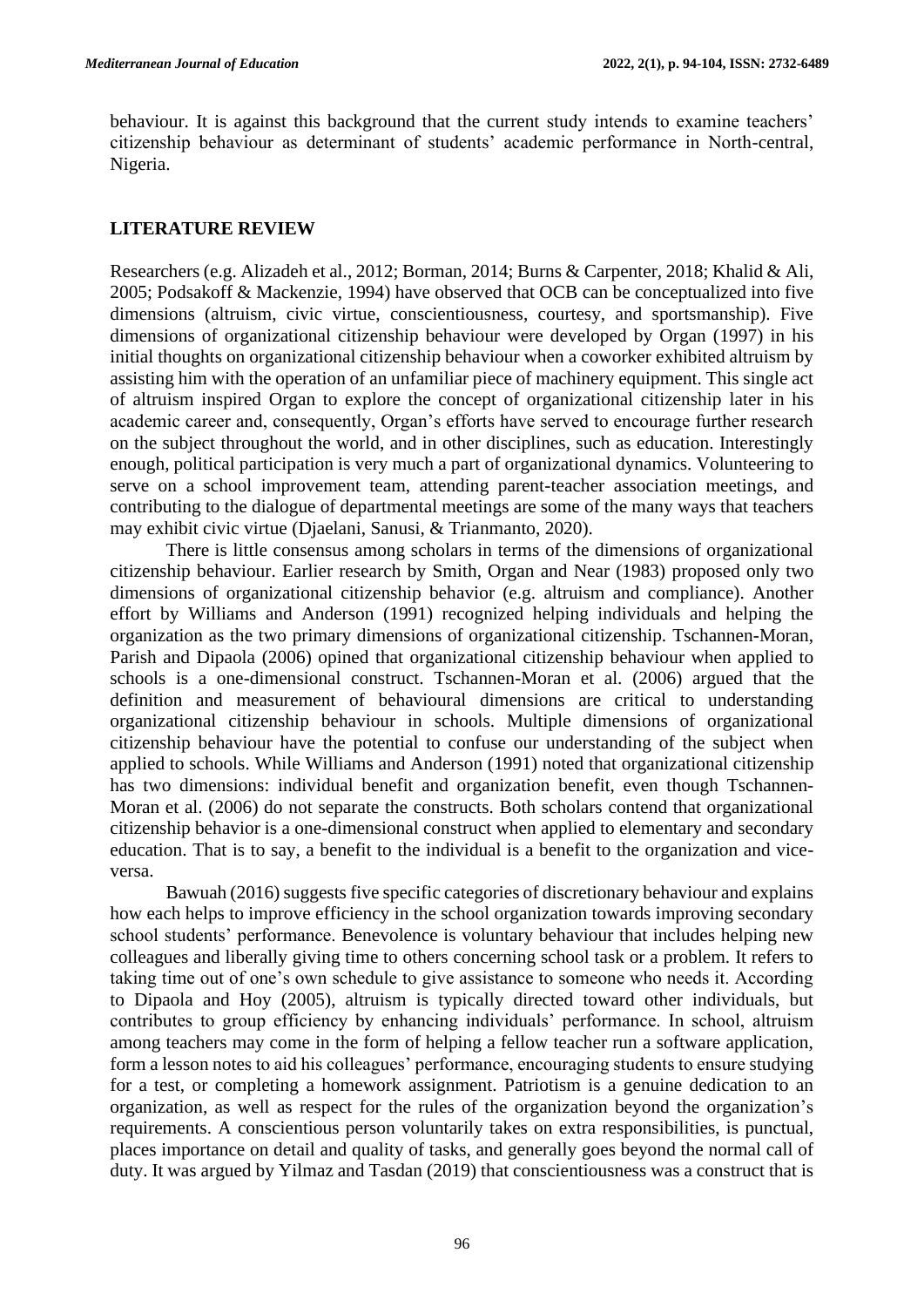common in educational institutions and, especially, schools. Some examples Yilmaz and Tasdan (2019) gave were that some teachers teach their students on week days after work and at weekends without being paid; some teachers voluntarily help with administrative affairs at schools although such a task is not a part of their job specification. Conscientious students are expected to attend class and group studies regularly and punctually, work on assignments as soon as they are given, and be willing to take on additional class work to enhance class learning as well as efficiency of both an individual and the group (Qadachi et al., 2020).

Sportsmanship involves the willingness to tolerate the inevitable inconveniences and impositions of work without complaining and this is a common issue among students. A student may be booed when he/she tries to provide an answer to a question but land on a wrong node (Bawuah, 2016). Yilmaz and Tasdan (2019) found a positive relationship between sportsmanship and students' academic achievement. Also, research shows that members with good sportsmanship maintained a positive mindset and abstains from exhibiting bad feelings when their suggestions are rejected or when they are made to endure minor inconveniences imposed by others. A student who engages in high levels of sportsmanship might refrain from complaining about fellow students who do not fully contribute to team projects (Donglong et al., 2020).

Courtesy encompasses engaging in actions that help to prevent work-related problems with others from occurring (Podsakoff & MacKenzie, 1994), performing thoughtful or considerate gestures toward others before taking action that would affect their work (Organ, 1997). Courteous acts include prior notices, reminders, and communicating appropriate information to members so that they would not be caught by surprise for any school events. The teacher may display courtesy by notifying fellow students when they will not be able to attend a particular lesson, study session, or team meeting, or by informing team members before making drastic changes to portions of a team assignment for which they are responsible. Courtesy helps to prevent problems and facilitates constructive use of time (Bawuah, 2016; Borgas, 2020; Teeples, 2020).

Civic virtue means having a thorough knowledge of things happening in the school organization with, for example, certain interest in new developments, work methods and school policies and self-improvement efforts (Podsakoff, MacKenzie, & Hui, 2014). This passionate commitment to the school organization, according to Bawuah (2016), includes attending meetings or taking functions that are optional or voluntary in nature, seeking ways to improve the way the school operates, or monitoring the school's environment for opportunities or threats. In schools, teachers exert extra effort and are willing to try innovative approaches; administrators are able to devote more resources and energy to teaching-related issues rather than routine management and monitoring; teachers, administrators and students are more likely to engage in cooperative activities like helping colleagues and promoting behaviour that is good for the collective development and socialization of the school. In addition to these general positive outcomes of teachers' citizenship behaviours, Bandura (1997) found that behaviour can also have more direct influence on student's learning. Thus, teachers' citizenship behaviour should promote more responsibility, persistence, and resilience in teaching; all of which should lead to higher student's performance.

Dipaola and Hoy (2005) found a support for their hypothesis relating organizational citizenship of faculty to students' achievement. A significant and positive correlation was found between teachers' citizenship behaviour of the school and the student's achievement of the schools for both reading and mathematics. This indicates that the greater the amount of teachers' citizenship behaviour in a school, the higher the level of student's achievement. Yilmaz and Tasdan (2019) assessed whether there were significant differences between teachers' perceptions of teachers' citizenship behaviour according to gender, seniority and field of study. They found no significant differences between primary school teachers'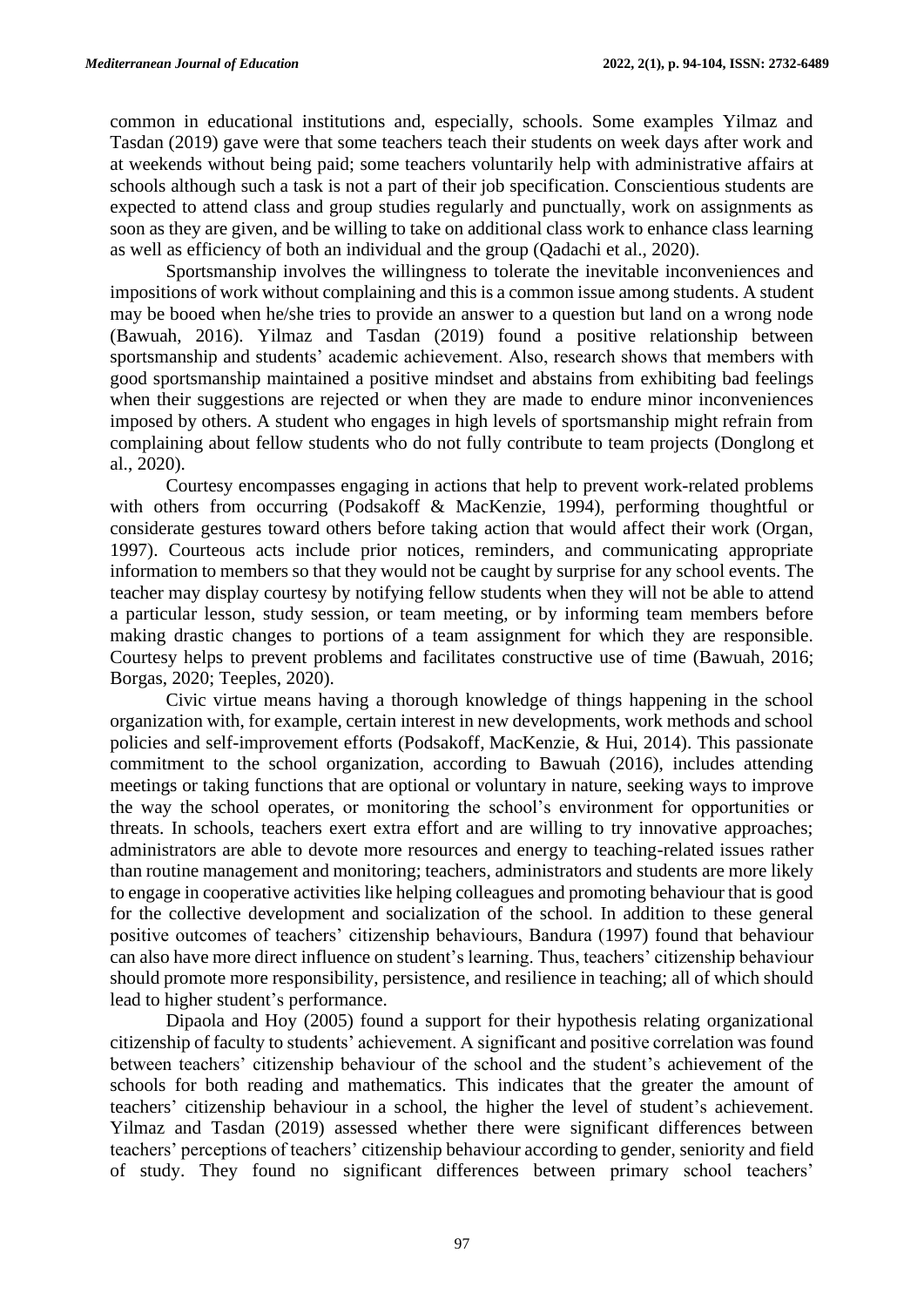organizational citizenship perceptions in terms of gender. In view of the foregoing, therefore, the current study proposes five dimensions of teachers' citizenship behavior (benevolence, civic virtues, patriotism, courtesy and sportsmanship) as predictors of students' academic performance in North Central, Nigeria. The conceptual framework of the study is given below:





*Conceptual framework of the study is given below*

#### **METHODOLOGY**

The population of this study consists of 2114 principals and 5728 vice principals in the entire secondary schools in the North-central Nigeria. The target population comprised 977 principals and 2,454 vice principals in the sampled States. Random sampling technique was used to select three (Kwara, Kogi, & Nassarawa) out of the entire six states in the geopolitical zone. Proportional sample technique was used to select 598 teachers as participants of the study. An instrument tagged "Teachers' Citizenship Behaviour Questionnaire (TCBQ)" was adapted from the study conducted by Yilmaz and Tasdan (2019) to collect relevant data from the respondents.

The adapted instrument was given four s lecturers in the Department of Educational Management, Faculty of Education, University of Ilorin, Ilorin and three experts in the field of test, measurement and evaluation for the purpose of face, content and construct validity. Also, the reliability of the instrument was ascertained through a pilot study conducted that yielded a reliability coefficient of 0.89. Additionally, Students' Academic Performance Profoma (SAPP) was used to collect students' results in the West African Examination Council (WAEC). The data gathered for the study were analyzed using Statistical Package for Social Sciences (SPSS).

#### **RESULTS**

Ho1: There is no significant relationship between the level of teachers' act of benevolence and students' academic performance in public senior secondary schools in North-central, Nigeria.

Result in Table 1 showed that the calculated r- value of .054 and the p-value (0.294) were found greater than the significance level at  $(0.05)$ . Thus, the hypothesis was sustained.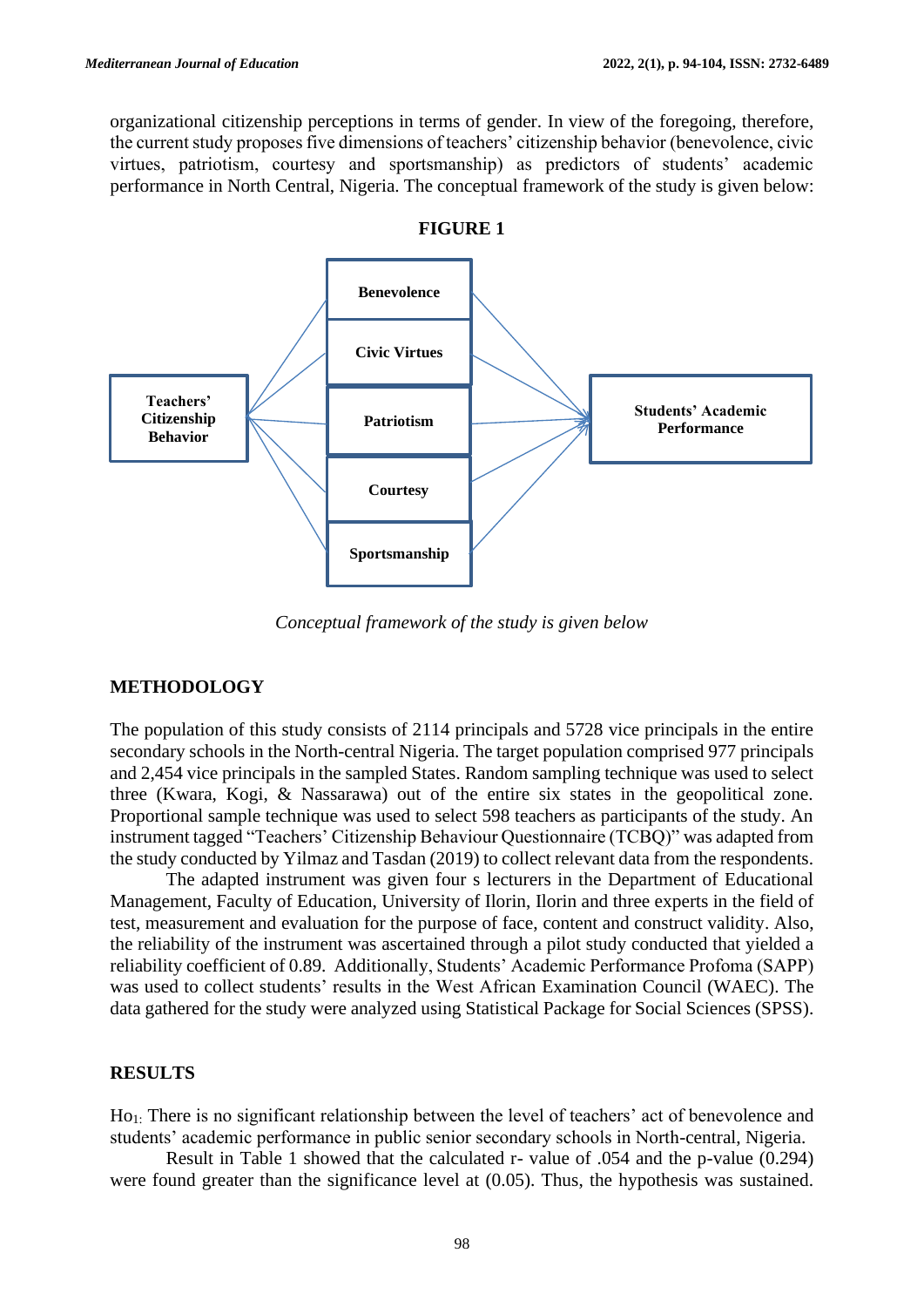This result therefore suggests that there is no significant relationship between teachers' act of benevolence and students' academic performance in public senior secondary schools in Northcentral, Nigeria.

*Relationship between the act of benevolence and students' academic performance* **Variable N Mean SD Df Cal.r-value p-value Decision** Teacher's act of Benevolence  $\begin{array}{|c|c|c|c|c|} \hline 598 & 12.49 & 3.33 \end{array}$ <sup>379</sup> -.054 .294 **<sup>H</sup>O1:** Academic Accepted Academic<br>Performance 598 50.82 14.79

**TABLE 1**

Ho2: There is no significant relationship between the level of teachers' civic virtues and students' academic performance in public senior secondary schools in North-central, Nigeria.

**Variable N Mean SD Df Cal.r-value p-value Decision** Civic Virtues 598 16.46 2.65 <sup>379</sup> .096 .062 **<sup>H</sup>O2:** Academic accepted Academic 598 50.82 14.79

**TABLE 2** *Relationship between civic virtues and students' academic performance*

As shown in Table 2, the calculated r- value of .096 and the p-value (0.062) were found greater than the significance level at (0.05). Thus, the stated null hypothesis was upheld. This result therefore suggests that there is no significant relationship between the level of teachers' civic virtues and students' academic performance in public senior secondary schools in Northcentral, Nigeria.

Ho3: There is no significant relationship between the level of teachers' patriotism and students' academic performance in public senior secondary schools in North-central, Nigeria.

**TABLE 3** *Relationship between patriotism and students' academic performance*

| <b>Variable</b>         | N   | <b>Mean</b> | <b>SD</b> | Df  | Cal.r-value | p-value | <b>Decision</b>             |
|-------------------------|-----|-------------|-----------|-----|-------------|---------|-----------------------------|
| Teachers'<br>Patriotism | 598 | 16.78       | 2.61      | 379 | .153        | .003    | H <sub>03</sub><br>rejected |
| Academic<br>Performance | 598 | 50.82       | 14.79     |     |             |         |                             |

Table 3 showed the calculated r- value of .153 and the p-value (0.003) were found less than the significance level at (0.05). Thus, the stated null hypothesis was rejected. This result therefore suggests that there is a significant relationship between the level of teachers' patriotism and students' academic performance in public senior secondary schools in North-central, Nigeria.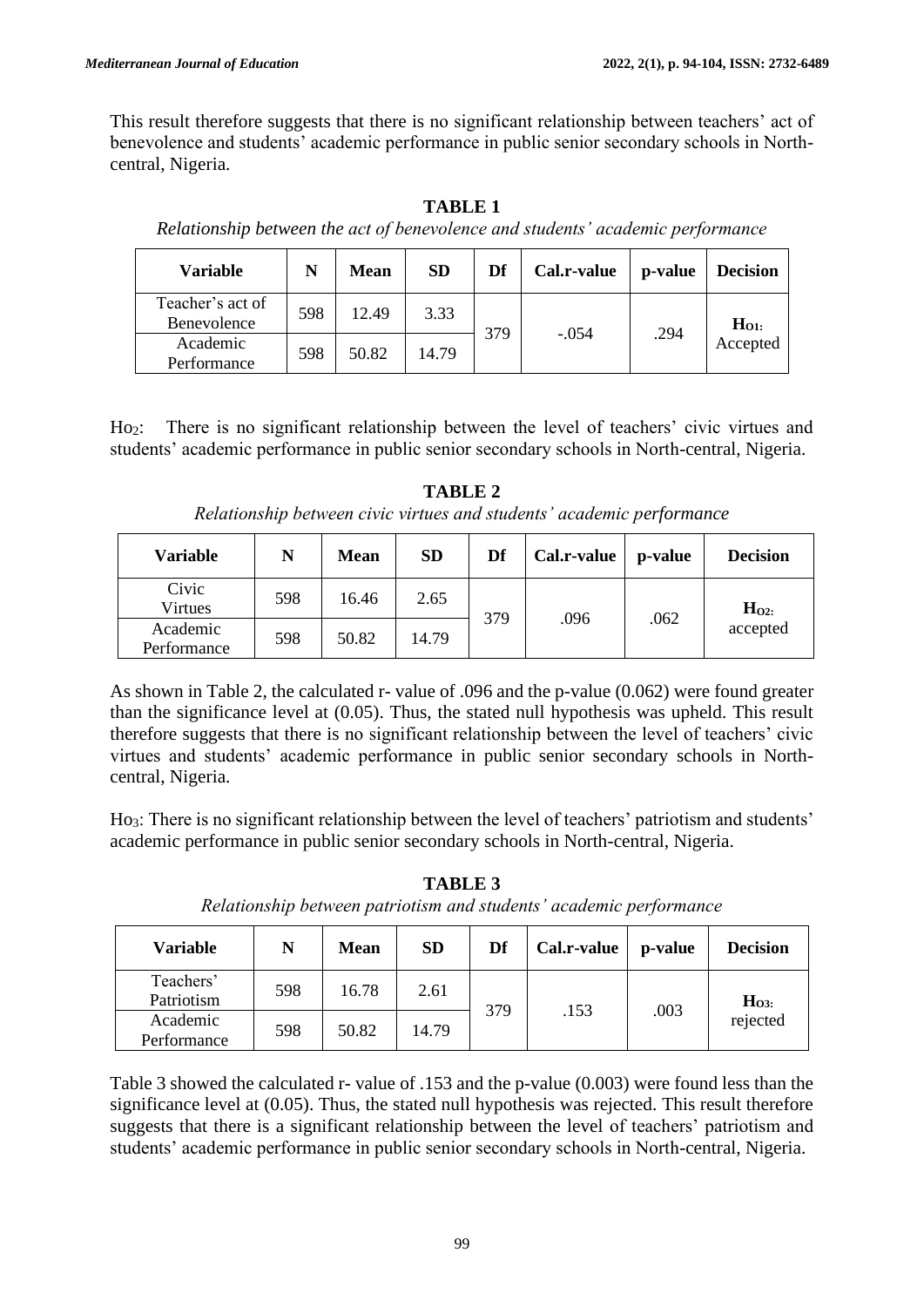Ho4: There is no significant relationship between the level of teachers' courtesy and students' academic performance in public senior secondary schools in North-central, Nigeria.

| <b>Variable</b>         | N   | <b>Mean</b> | <b>SD</b> | Df  | Cal.r-value | p-value | <b>Decision</b>     |
|-------------------------|-----|-------------|-----------|-----|-------------|---------|---------------------|
| Teachers'<br>Courtesy   | 598 | 16.13       | 2.86      | 379 | .152        | .003    | $H04$ :<br>rejected |
| Academic<br>Performance | 598 | 50.82       | 14.79     |     |             |         |                     |

**TABLE 4** *Relationship between courtesy and students' academic performance*

Result in Table 4 indicated that the calculated r- value of .152 and the p-value (0.003) were found less than the significance level at (0.05). Thus, the stated null hypothesis was rejected. This result therefore suggests that there is a significant relationship between the level of teachers' courtesy and students' academic performance in public senior secondary schools in North-central, Nigeria.

Ho5: There is no significant relationship between the level of teachers' sportsmanship and students' academic performance in public senior secondary schools in North-central, Nigeria.

**TABLE 5** *Relationship between sportsmanship and students' academic performance*

| <b>Variable</b>            | N   | <b>Mean</b> | <b>SD</b> | Df  | Cal.r-value | p-value | <b>Decision</b>      |
|----------------------------|-----|-------------|-----------|-----|-------------|---------|----------------------|
| Teachers'<br>Sportsmanship | 598 | 16.93       | 3.06      | 379 | .153        | .003    | $H_{O5}$<br>rejected |
| Academic<br>Performance    | 598 | 50.82       | 14.79     |     |             |         |                      |

Result in Table 5 showed the calculated r- value of .153 and the p-value (0.003) were found less than the significance level at (0.05). Thus, the stated null hypothesis was rejected. This result therefore suggests that there is a significant relationship between the level of teachers' sportsmanship and students' academic performance in public senior secondary schools in North-central, Nigeria.

# **DISCUSSION**

The findings revealed that there is no significant relationship between teachers' act of benevolence and students' academic performance in public senior secondary schools in Northcentral, Nigeria ( $r = -0.054$ ,  $p > 0.05$ ). The finding is consistent with the study of Khalid et al. (2010) who found negative relationship between benevolence and students' success. The current finding is in tandem with the study of Dipaola and Hoy (2005) who found weak relationship between act of benevolence and students' engagement.

Secondly, there is no significant relationship between teachers' civic virtues and students' academic performance in public senior secondary schools in North-central, Nigeria (r  $= 0.096$ , p $> 0.05$ ). Thus, the hypothesis is upheld. Even though, civic virtue is not significantly related to students' academic performance, logically, contribution of an individual in a school organization is unlikely to be significantly related to school effectiveness and improve on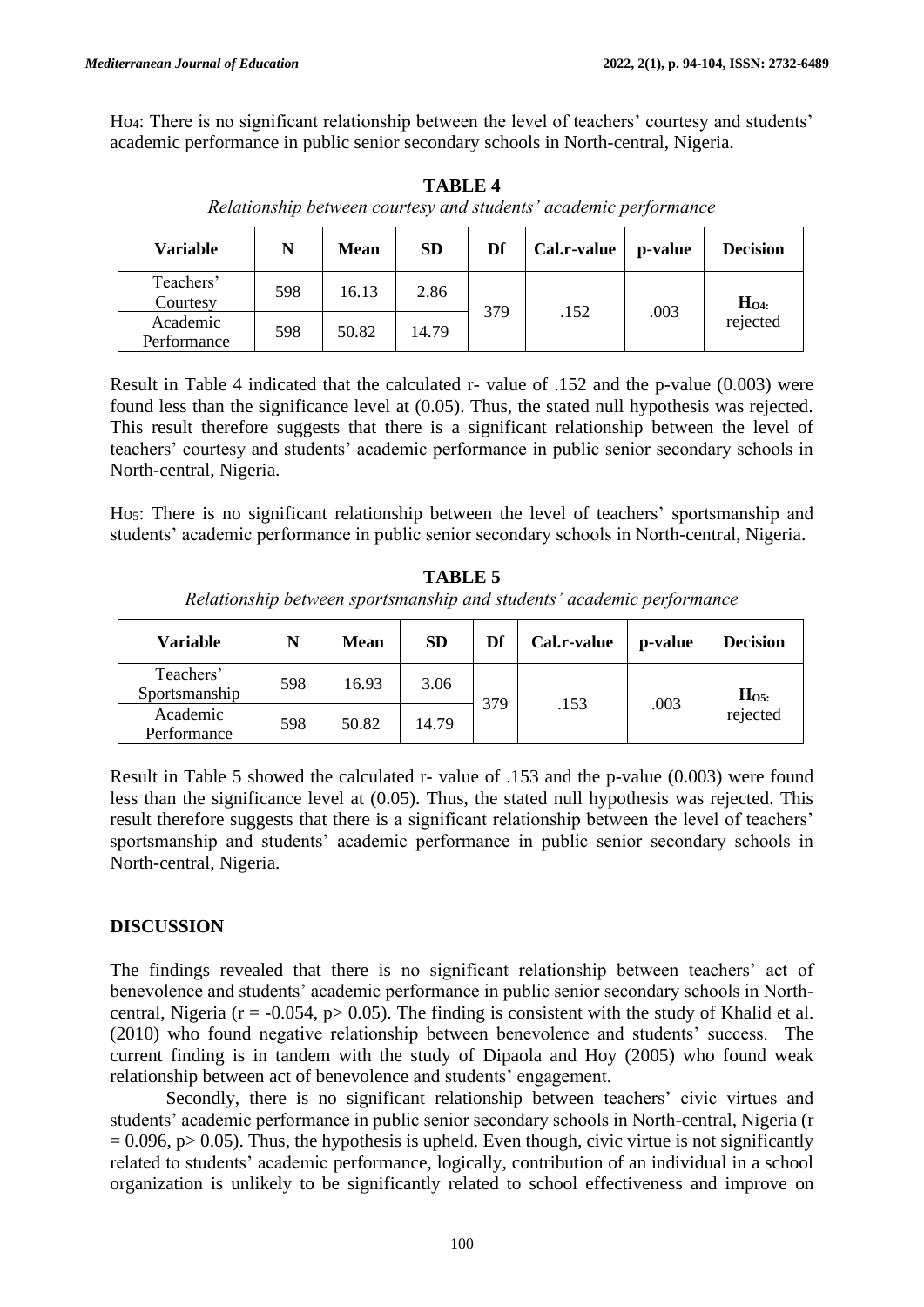students' academic performance if certain civic responsibilities are not performed by the teachers to ginger students. The foregoing finding is in consonance with the work of Borman (2014) who found that active participation in a school improvement team, attending parentteacher association meetings without prior notice, and making an acute and genuine contribution to the dialogue of department meetings are some of the numerous ways that teachers may display but that does not translate to success of students in classroom setting. Podsakoff in his research found that civic virtue means having a thorough knowledge of things happening in the school organization with sincere mind to contribute to the progress and development of such an organization. For instance, low interest in new developments, work methods and school policies as well as self-improvement efforts may weaken success. Bawuah (2016) found that attending meetings or functions that are optional or voluntary in nature, seeking ways to improve the way the school operates, or monitoring the school's environment for opportunities or threats dampens both teachers and students' morale when they are often involved. A student may show civic virtue by supporting school-related functions or participating in and/or helping to organize extracurricular activities but such student may end up performing below expectation during examination.

Thirdly, there is a significant relationship between teachers' patriotism and students' academic performance in public senior secondary schools in North-central, Nigeria ( $r = 0.153$ , p< 0.05). This means the hypothesis was rejected. It indicated that there is a correlation between patriotism and students' academic performance in North-central, Nigeria. This finding is in line with the work of Podsakoff, MacKenzie and Paine (2000) who concluded that personality characteristics, patriotism, in particular, has been found to have a strong relationship with the general compliance component of TCB. Similarly, Organ and Ryan (1995) established that personality dimensions are predictors of students' academic performance when compared to attitudinal predictors. Task characteristics such as feedback and inherent satisfaction are found to be significantly related to benevolence, courtesy, patriotism, sportsmanship, and civic virtue. Thus, positive relationship was found between both task feedback and inherent satisfaction and teachers' citizenship behaviour. In the same vein, Burns and Carpenter (2018) concluded that patriotism, contributes to the group and individual's effectiveness. They explained further those teachers display the act citizenship behaviour through participating in school activities, mentoring teachers, serving on committees, sponsoring clubs, providing others with advance notice, passing on accurate information and many other numerous examples of behavior that outstrip the contractual obligations set forth by schools. This behavior considerably increases in a functioning school when healthy organizations display a strong sense of culture and positive climate. The act of being patriot to the school organization can only make all the above explanation realistic. Therefore, patriotism is a strong predictor of students' academic performance.

Fourthly, there is a significant relationship between the level of teachers' courtesy and students' academic performance in public senior secondary schools in North-central, Nigeria (r  $= 0.152$ , p $< 0.05$ ). Thus, the stated null hypothesis was rejected. Which means that courtesy is significantly related to students' academic performance in north-central, Nigeria. This finding agrees with Dipaola and Hoy (2005) who discovered that among the five OCB dimensions correlated with students' academic achievement, only teachers' benevolence and courtesy were significant predictors of students' academic achievement. Burn and Carpenter (2018) argued that courtesy helps to prevent aggressive or destructive behaviour and maximizes the use of time by all involved in the organization. Courtesy encompasses engaging in actions that help to prevent work-related problems with others from occurring (Podsakoff & MacKenzie, 1994). Courteous acts include: prior notices, reminders, and communicating appropriate information to members so that they would not be caught by surprise for any school events. Courtesy helps to prevent problems and facilitates constructive use of time (Bawuah, 2016). In actual sense,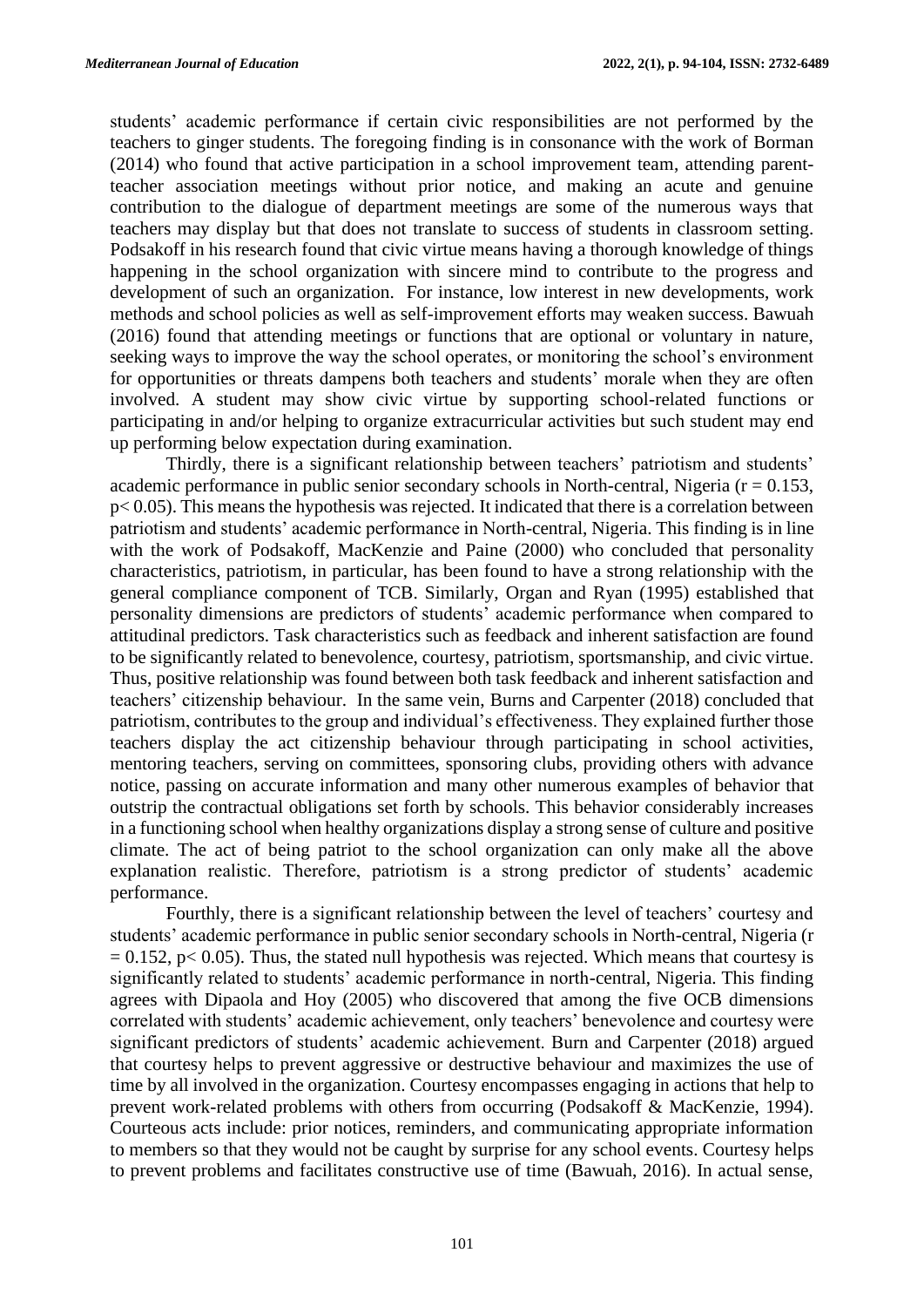engaging in an act that could prevent work related problem in the school organization will bring about cooperation and as a result, there will be progress and development in such school. When this happens, students benefit a lot and this is reflected in their performance.

Lastly, there is a significant relationship between teachers' sportsmanship and students' academic performance in public senior secondary schools in North-central, Nigeria ( $r = 0.153$ , p< 0.05). Thus, the stated null hypothesis was rejected. This finding corroborates with the study conducted by Yilmaz and Tasdan (2019) who established that positive thinking improves students' academic achievement. Bawuah (2016) described sportsmanship as an act of not complaining in case of problems. Sportsmanship involves the readiness to tolerate the inconveniences and impositions related to work without complaining. In the same vein, a teacher with high degree of sportsmanship will not complain when his associate is not active enough in a group work assigned to them. The benefit of this is that, the subordinates will learn the act of sportsmanship from a teacher that displayed it and hence, equip them to be more active when group assignment is allocated to them with another group.

## **CONCLUSION AND RECOMMENDATIONS**

It can be said that teachers' citizenship behaviour is an instrument through which the effectiveness can be achieved in secondary schools, which will in turn bring about excellent performance among senior secondary school students in North-central Nigeria. Based on the findings of the study, the following recommendations were made:

1. There is a need for teachers to be enthusiastically committed to work, be friendly and accommodating to the students, other colleagues at school and the parents/guidance of students and be resourceful.

2. Teachers should display a high level of teachers' citizenship behaviour by being dynamic in line with the trends in educational system.

3. The management of the school should create encouraging environment for the teachers and the students through timely motivational activities conducted by school administrators.

4. There is a need for the government at Federal, State and Local Government levels to organize trainings, workshops, seminars, and conferences for the supervisors, principals and teachers of public secondary schools on the importance of teachers' citizenship behaviour.

5. Emphasis should be laid on developing and nurturing positive culture of professionalism through progressive and instructional leadership demonstrated by school leaders.

# **REFERENCES**

Alizadeh, Z., Darvishi, S., Nazari, K., & Emami, M. (2012) Antecedents and consequences of Organisational Citizenship Behaviour. *Interdisciplinary Journal of Contemporary Research in Business, 3*(9), 11-21.

Anfajaya, M. A., & Rahayu, A. (2020). The role of self-efficacy in organizational citizenship behavior. In *Proceedings of the 5th ASEAN Conference on Psychology, Counselling, and Humanities* (pp. 108-111). Atlantis Press.

Bandura, A. (1997). *Self-efficacy: The exercise of control*. New York: W. H. Freeman & Co.

Bawuah, B. (2016) The contribution of organisational citizenship behavior on students' study groups achievement at the tertiary level. A case of University for Development Studies. *Information and Knowledge Management, 6*(2), 92-100.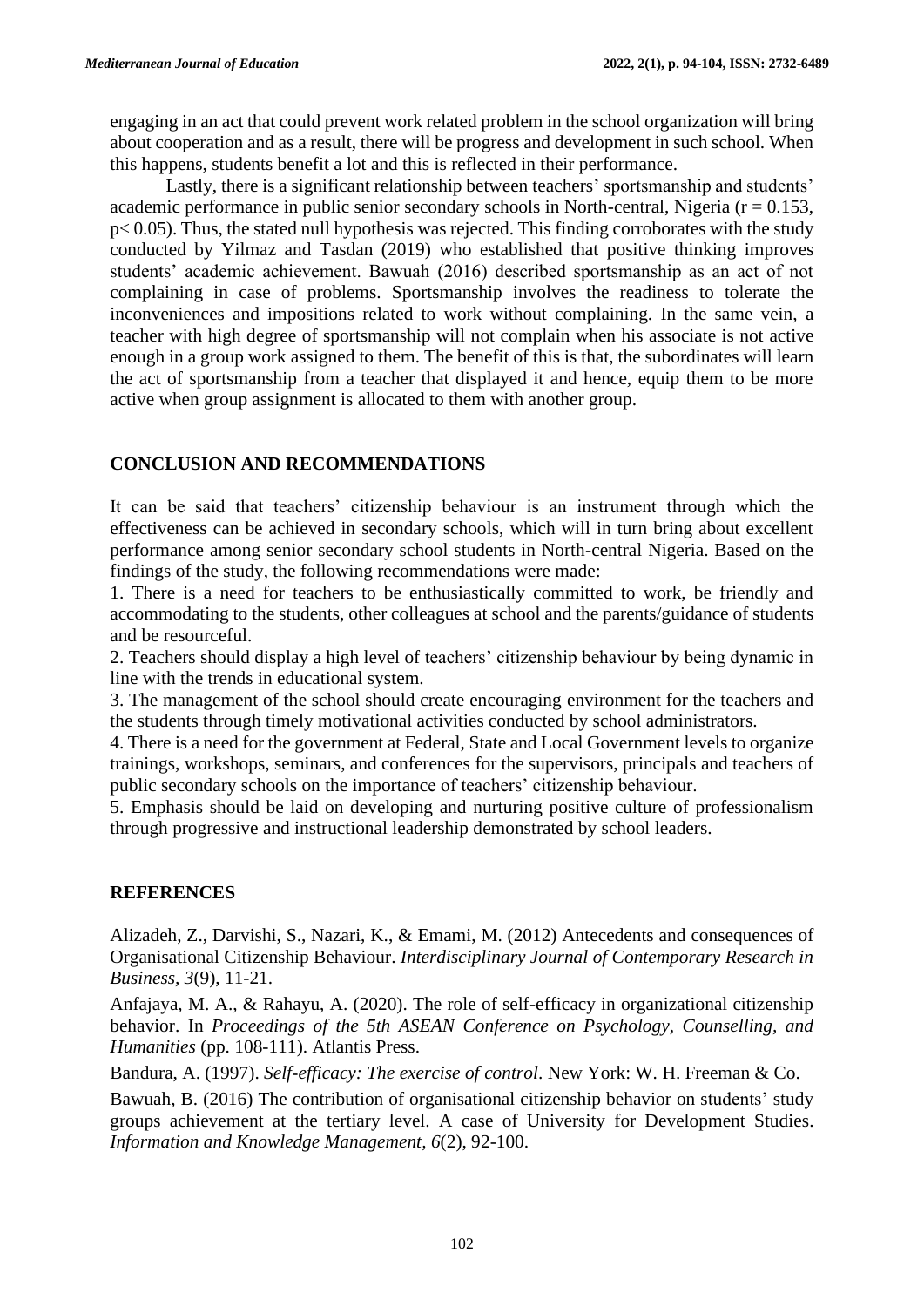Borgas, K. (2020). *The role of POS in the relationship between organizational commitment and organizational citizenship behavior*. Doctoral dissertation, Northcentral University, Nigeria.

Borman, W. C. (2014). The concept of organizational citizenship. *Current Directions in Psychological Science, 2*(13) 238-241.

Burns, T., & Carpenter, J. (2018). Organizational citizenship and student achievement. *Journal of Cross-Disciplinary Perspectives in Education, 1*(1), 51-58.

Campbell Pickford, H., & Joy, G. (2016). *Organizational citizenship behaviours. Definitions and dimensions*. Egrove Park, USA: Oxford Press.

Crowley, E. P. (2013). A qualitative analysis of mainstreamed behaviorally disordered aggressive adolescents' perceptions of helpful and unhelpful teacher attitudes and behaviors. *Exceptionality, 4*(3), 131-135.

Dipaola, M. F., & Hoy, W. K. (2005). Organizational citizenship of faculty and achievement of high school students. *High School Journal, 88*(3), 35-44.

Dipaola, M. F., Tarter, C. J., & Hoy, W. K. (2017). Measuring organizational citizenship of schools. In M. F. DiPaola & W. K. Hoy (Eds.), *Essential ideas for the reform of American schools* (pp. 227-250). Charlotte, NC: Information Age Publishing.

Djaelani, A., Sanusi, A., & Trianmanto, B. (2020). Spiritual leadership, job Satisfaction, and its effect on organizational commitment and organizational citizenship behavior. *Management Science Letters*, *10*(16), 3907-3914.

Donglong, Z., Taejun, C., Julie, A., & Sanghun, L. (2020). The structural relationship between organizational justice and organizational citizenship behavior in university faculty in China: The mediating effect of organizational commitment. *Asia Pacific Education Review*, *21*(1), 167-179.

Fasasi, Y. A. (2011). Planning and development of Higher Education in Kwara State, Nigeria. *Academic Research International, 1*(3), 2223-9553.

Gnanarajan, A. H., Kengatharan, N., & Velnampy, T. (2020). Exploring the prevalence of teachers' organizational citizenship behaviour and its determinants: Evidence from an under researched cultural milieu. *Qualitative Research in Education*, *9*(1), 95-123.

Hoy, W. K. & Miskel, C. G. (2015). *Educational administration*. New York: McGraw-Hill.

Khalid S. & Ali, A., (2005). Key factors for determining students' satisfaction in distance learning courses: A study of Allama Iqbal Open University. *Contemporary Educational Technology, 2*(2), 118-134.

Khalid, S. A., Jusoff, K., Othman, M., Ismail, M., & Abdul Rahman, N. (2010). Organizational citizenship behaviour as a predictor of student academic achievement. *International Journal of Economic and Finance, 2*(1), 65-71.

Oplatka, I. (2009). Going beyond role expectations: toward an understanding of the determinants and components of teacher organizational behavior. *Educational Administration Quarterly, 42*(3), 385-423.

Organ, D. W. (1997). Organizational citizenship behavior: It's construct clean-up time. *Human Performance, 10*(2), 85-97.

Organ, D. W., & Ryan, K. (1995). A meta-analytic review of attitudinal and dispositional predictors of organizational citizenship behavior. *Personnel Psychology, 48*(4), 775-802.

Podsakoff, P. M., & MacKenzie, S. B. (1994). Organizational citizenship behaviors and sales unit effectiveness. *Journal of Marketing Research, 31*(3), 351-363.

Podsakoff, P. M., MacKenzie, S. B., & Hui, C. (2014) *Organizational citizenship behaviors as determinantsof managerial evaluations of employee performance*: A review and suggestions